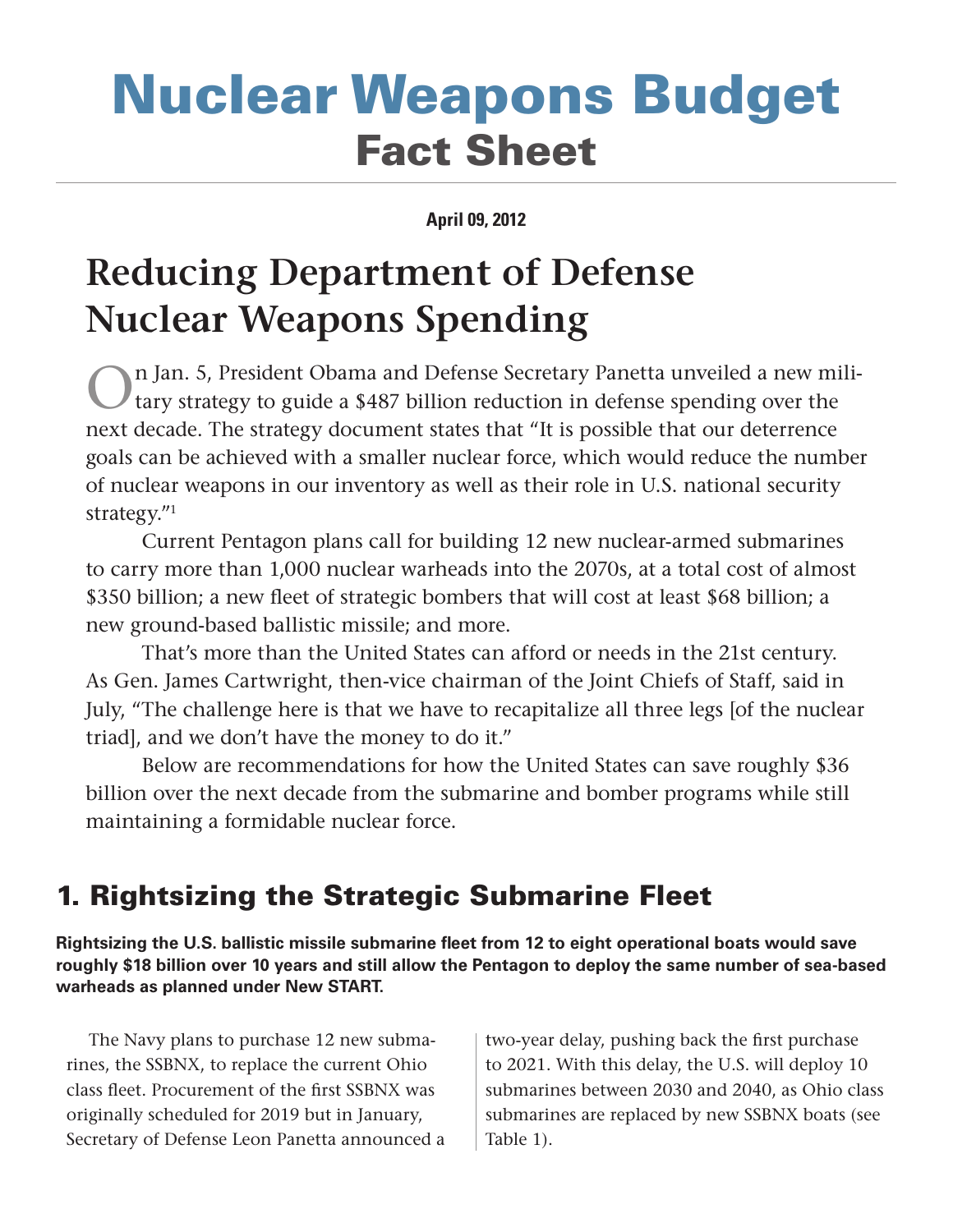

**A fleet of eight strategic submarines would allow the Pentagon to deploy more than 1,000 nuclear warheads at sea, the same number as 14 planned under New START.**

The SSBNX program would cost \$347 billion over its lifetime (roughly \$29 billion per boat), according to the Pentagon, including operations and maintenance.<sup>2</sup> According to the Congressional Budget Office, the procurement of the first submarine would cost \$13.3 billion and each thereafter would cost \$6.5 billion,<sup>3</sup> although the Pentagon is trying to lower these costs. Each SSBNX is planned to carry 16 Trident II D5 missiles.

### **Shifting to eight submarines would save at least \$18 billion over ten years**

• Shifting from 12 to eight currently operational (plus two in overhaul) Ohio class submarines would save at least \$3.15 billion in operating costs.

• Shifting from 12 to eight new SSBNX submarines would save \$13.3 billion in procurement costs over the next ten years. Procurement of the first SSBNX submarine can be delayed from 2021 until 2023 because an eight-boat Ohio class fleet would not require replacements for retiring ships until 2033, saving \$13.3 billion.

• An additional \$2 billion in research and development is likely to be saved over the next 10 years by delaying the replacement program.

### **Shifting from 12 to eight submarines would save \$122 billion over the 50-year lifecycle of the ballistic missile submarine program**

• Deploying eight Ohio class submarines over the duration of their lifecycles saves nearly \$5.8 billion, including personnel costs.

• Procurement and operations costs for eight SSBNX submarines would save \$116 billion over the lifecycle of the program (see Table 2).

### **A fleet of eight strategic submarines would allow 10 the Pentagon to deploy more than 1,000 nuclear 8 warheads at sea, the same number as planned 6 under New START 4** ل<br>h<br>n

• Eight Ohio class submarines (24 missiles each) **2** can carry 192 Trident II D5 missiles, with up to 1,536 warheads.

• Eight SSBNX submarines (16 missiles each) can carry 128 Trident II D5 missiles with up to 1,024 warheads. The subseteur operational at any time. All 128 Trident II D5 missiles with up to  $1,02$  $U.\text{C}$ 

### **Eight submarines provide an adequate deterrent** From a national security perspective, a shift to eight strategic submarines would provide a more than adequate nuclear deterrent. Under the New START Treaty, which entered into force in February 2011, the Pentagon



## **Table 1: Planned U.S. Ballistic Missile**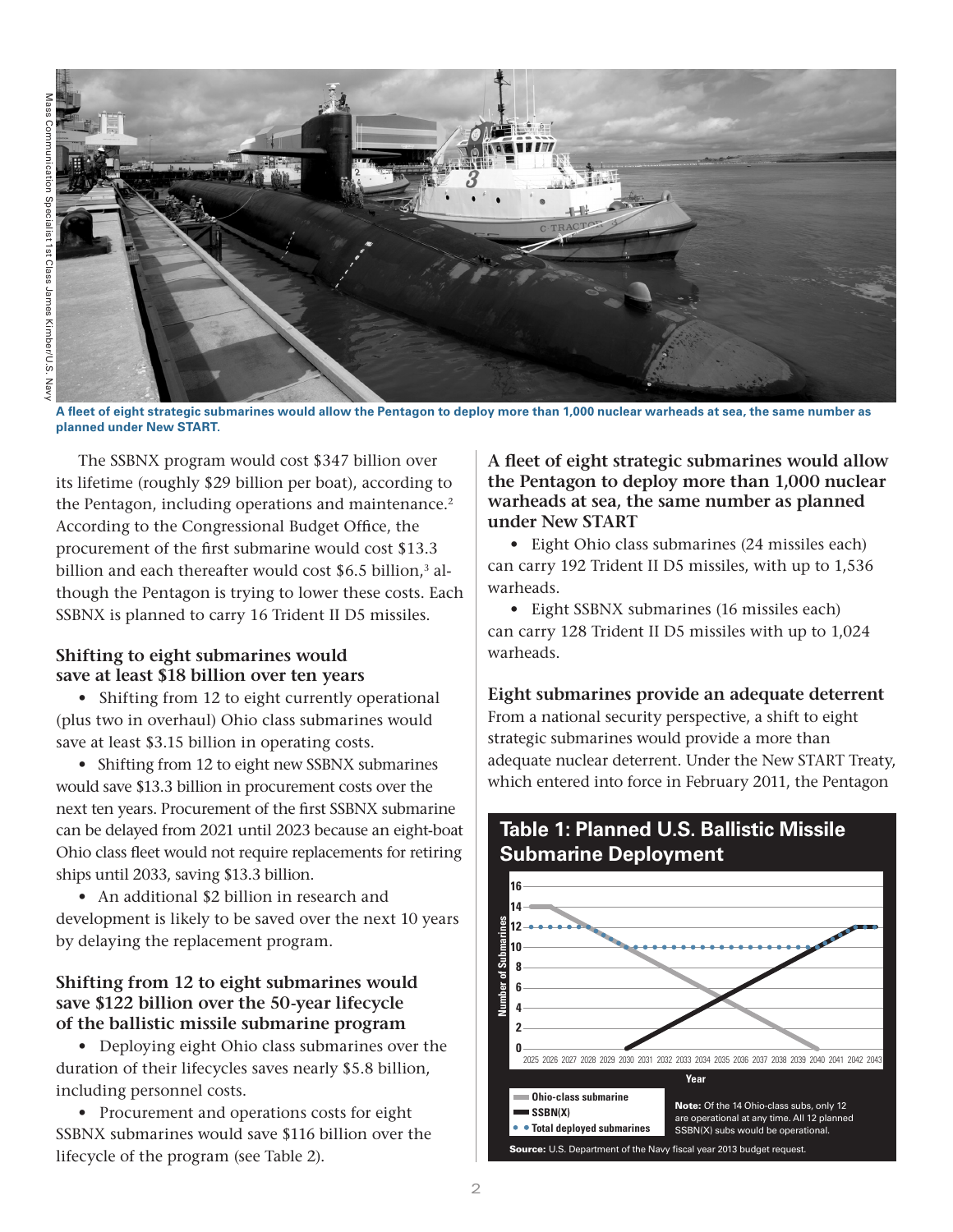plans to deploy approximately 1,000 nuclear warheads on strategic submarines. Eight fully armed Ohio class or SSBNX submarines can meet this target. Therefore, a shift to eight operational submarines would not affect the Pentagon's planned warhead deployment levels**.** 

This budget-saving approach takes advantage of the excess capacity that currently exists on each D-5 missile (which is designed to hold eight warheads but is currently loaded with four or five). Although each missile and submarine would carry more warheads under this plan, the submarines—unlike land-based missiles—would still be invulnerable to attack when deployed at sea.

An Office of Management and Budget (OMB) analysis in November 2011 reportedly recommended

### Table 2: **Eight SSBNX Submarines: Same Fire Power for \$116 Billion Less**

|                                                    | <b>Maximum</b><br><b>Capacity</b> | <b>Purchased</b> | 10 Year<br><b>Warhead First SSBNX Procurement Lifecycle</b><br><b>Costs</b> | <b>Total</b><br><b>Costs</b> |
|----------------------------------------------------|-----------------------------------|------------------|-----------------------------------------------------------------------------|------------------------------|
| <b>12 SSBNX Plan</b>                               | 1.536                             | 2021             | \$13.3 B                                                                    | \$347 B                      |
| 8 SSBNX Plan                                       | 1.024                             | 2023             |                                                                             | \$231 B                      |
| <b>Budget Savings</b>                              |                                   |                  | \$13.3 B                                                                    | \$116 B                      |
| Sea-based warheads planned under New START: ~1,000 |                                   |                  |                                                                             |                              |

that the Navy should purchase only 10 submarines and increase the number of missile tubes from 16 to 20 on each boat.<sup>4</sup> Congress has directed the Navy to prepare a report on more economical options for the new fleet, to be completed by mid-2012.<sup>5</sup>

### 2. Delaying the New Strategic Bomber

**Delaying the new bomber would save \$18 billion over 10 years and still allow the Pentagon to deploy the same number of bombers as planned under New START.** 

The new long-range bomber is the next nuclear-capable bomber being developed by the Air Force. The current nuclear-capable bomber force is composed of 91 B-52Hs and 20 B-2s.<sup>6</sup> The Air Force plans to keep the current bombers in service into the 2040s and beyond. There is no rush to develop a new bomber, and the program can be delayed into the 2020s. Sen. Tom Coburn's (R-Okla.) July 2011 "Back in Black" deficit reduction plan also recommends delaying the new bomber.

### **Delaying the new bomber would save \$18 billion over the next ten years**

• The Air Force plans to spend \$18 billion in research and development for the new bomber over the next ten years, according to the Pentagon.<sup>7</sup> There are no procurement plans in this timeframe.

### **Canceling the bomber would save roughly \$68 billion over the next thirty years**

• The Air Force plans to purchase between 80-100 new bombers at an estimated per unit cost of \$550 million,<sup>8</sup> or roughly \$50 billion.

• Cancelling the new bomber also would save \$18 billion in research and development costs.

• Additional costs accrued from operations and maintenance of the bomber would also be saved, but cannot be estimated at this time given that the program is still in its early stages.

**The Pentagon's plan to deploy 60 strategic bombers under New START will be achieved using existing bombers**

The current fleet of strategic bombers is not scheduled for retirement until 2040 for the B-52 and 2058 for the B-2.

• The Pentagon plans to spend more than \$4 billion to refurbish and extend the life of the B-52s and B-2s over the next four years.

• The Office of Management and Budget initially cancelled the new bomber program because the current fleet was performing well and was able to meet foreseeable future threats.

### **Background**

The bomber component of the U.S. nuclear triad is currently composed of 91 B-52Hs and 20 B-2s. From FY 2001-2010, Congress appropriated over \$6 billion to refurbish and extend the life of the B-52 and B-2. From FY 2013-2017, the Pentagon plans to request an additional \$4.2 billion for this purpose.

Due to the early nature of the new bomber program, estimated costs are uncertain. According to the Fiscal Year 2013 Department of Defense Budget request overview, the bomber will be optionally manned. The Air Force also has indicated that early aircraft may not be certified as nuclear-capable.

The 2012 Aircraft Procurement Plan estimates the